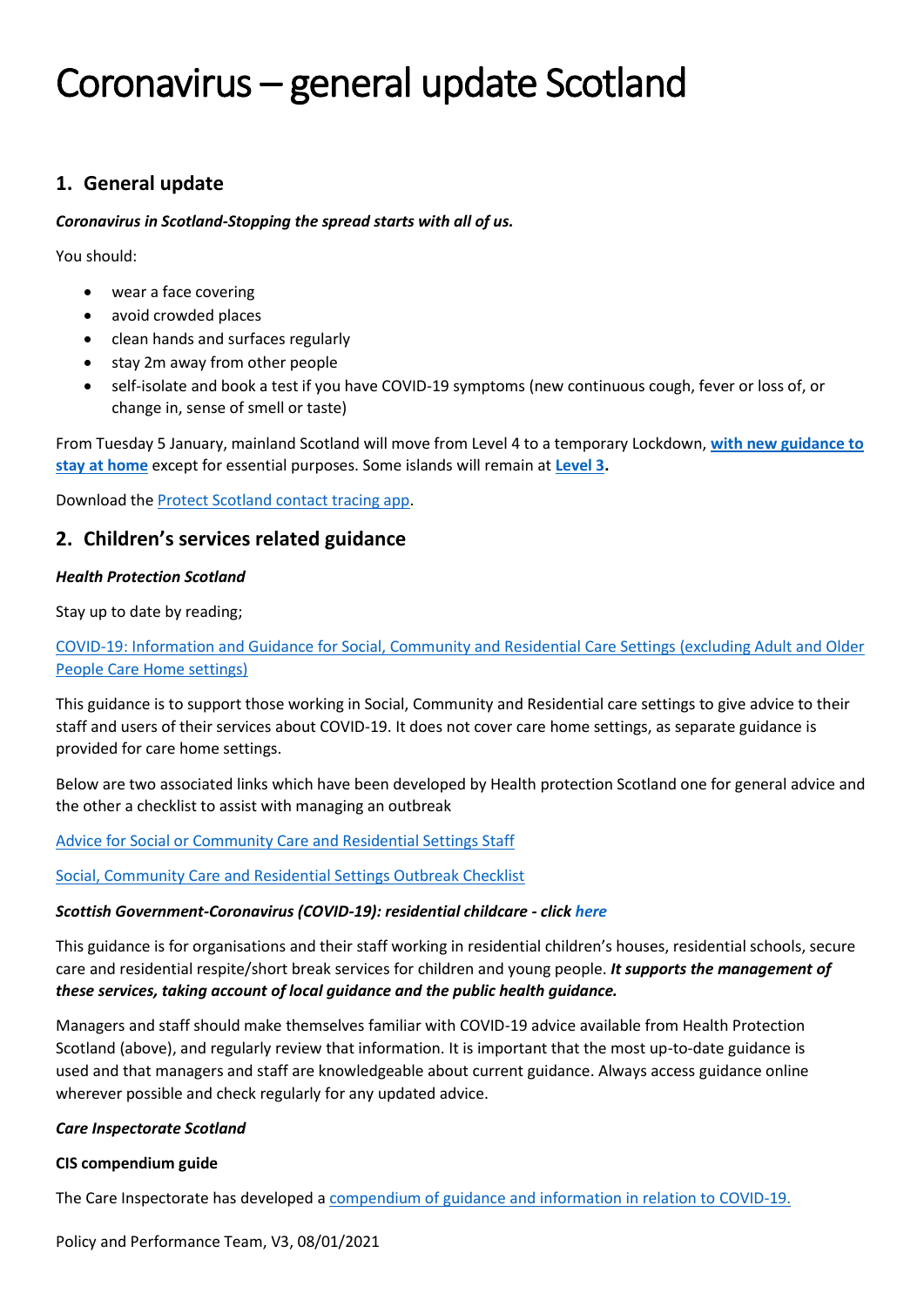The compendium focuses on the information that is most relevant to the operation and delivery of regulated care services and is intended primarily to support our staff in advising services. However, the range of information may also be directly useful to services.

The compendium is regularly updated as guidance is developed and revised.

# *FAQ'S*

These frequently asked questions relate to all residential services for children and young people, including care homes, school care accommodation services, and secure accommodation services, school care accommodation and short break services

## [Residential Services for Children and Young People Frequently Asked Questions](https://www.careinspectorate.com/images/documents/coronavirus/FAQs/4._Residential_Services_for_CYP_FAQs_18_December_2020.pdf)

# *\*Due to the constant evolution of our understanding about COVID-19 disease, guidance is constantly reviewed and updated. You are advised to check all links regularly for the most up to date information.\**

#### **Visitors and gatherings in residential settings**

The decision on whether to proceed with face to face visits within the service should be considered within your visitor risk assessment, with account taken of physical distancing and hygiene measures, including face coverings if deemed appropriate. The arrangements and decisions around supervised contact lie with social work departments to determine what is in the best interests of the child or young person. For young people who would ordinarily go home for family visits, services should follow public health guidance and risk assess each young person's situation e.g. giving consideration to the impact on their usual routines, if they or others are symptomatic or have increased vulnerability etc.

For more information click [here](https://hpspubsrepo.blob.core.windows.net/hps-website/nss/3045/documents/1_covid-19-guidance-social-community-residential-care.pdf) or [here](https://www.careinspectorate.com/index.php/coronavirus-professionals/information-for-people-experiencing-care)

#### **Virtual visits - children's homes**

The use of virtual visits should be the exception and can be used as a result of public health advice or when it is not reasonably practicable to have a face-to-face visit otherwise for a reason relating to the incidence or transmission of coronavirus (COVID-19). This could include in the event of local restrictions, self-isolation or social distancing advice due to coronavirus (COVID-19).

All uses of this temporary flexibility must be recorded, for example in individual case records, and those records should include the reasons why a virtual visit was necessary. Services may also find it helpful to keep a separate collated record in which cases the flexibility has been used.

# **3. Education**

In Scotland, schools will remain closed to the majority of pupils until at least 1 February, with remote learning used instead. Schools will only open their doors to the children of key workers and vulnerable youngsters. There'll be a review on 18 January as to whether schools can reopen on 1 February.

Colleges and universities can operate using a **[more restricted mix of face-to-face and distance learning.](https://www.gov.scot/publications/coronavirus-covid-19-universities-colleges-and-student-accommodation-providers/)**

Scotland's Higher and Advanced Higher exams **[have been cancelled for 2021](https://www.bbc.co.uk/news/uk-scotland-scotland-politics-55230774)**, with final grades based on teacher assessment. The National 5 exams **[have also been cancelled](https://www.bbc.co.uk/news/uk-scotland-54423265)**.

#### Covid-19 Education Recovery Group (CERG)

This section provides an overview of advice from the COVID-19 Education Recovery Group (CERG), applicable to children and young people 3-18. Where advice comprises revision of earlier versions, these revisions are highlighted.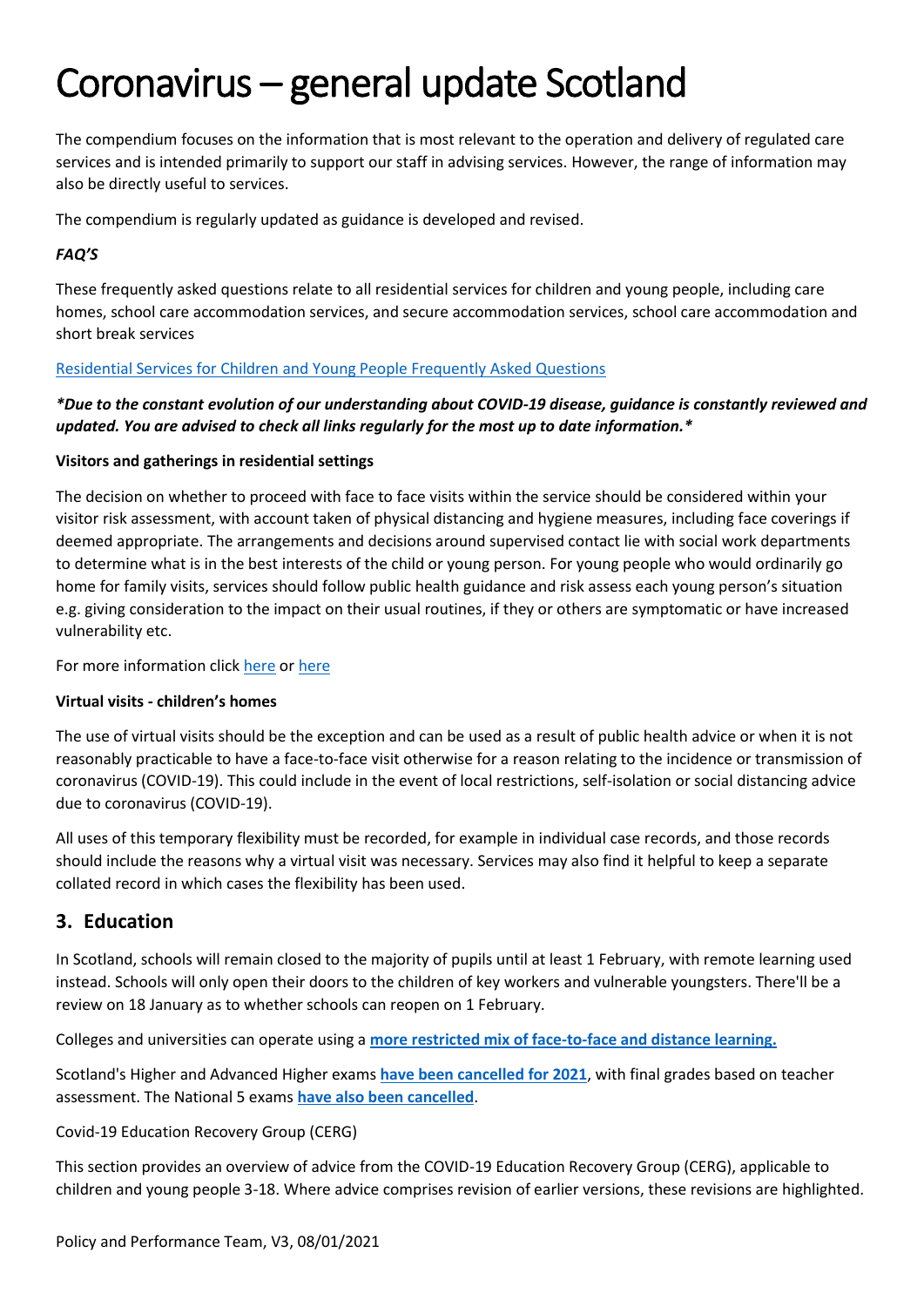The most recent key advice from CERG is **Coronavirus (COVID-19): guidance on reducing the risks in schools [\(version 4.3](https://education.gov.scot/media/uknd0gl0/reducing-risks-in-schools-guidance-version-4-3.pdf)[\)](https://www.gov.scot/publications/coronavirus-covid-19-guidance-on-reducing-the-risks-in-schools/pages/version-information/?forceDownload=true)** which was published on 30 October 2020.

The key points in that paper include the following:

- An overview of issues;
- Key scientific and public health advice;
- School operations;
- Supporting the wellbeing of children and young people;
- Contingency planning;
- Communications.

There are also annexes covering:

- related guidance and links;
- health and safety risk assessment;
- supplementary guidance for residential boarding/hostel accommodation in education facilities.

Education Scotland's Safe Learning in Scotland: Building on our Success

These documents provide a brief overview of current expectations and changes to guidance for early learning and childcare centres and schools. Childminders offering the ELC funded entitlement should refer to the **[updated](https://www.gov.scot/publications/coronavirus-covid-19-childminder-services-guidance/)  [guidance](https://www.gov.scot/publications/coronavirus-covid-19-childminder-services-guidance/)** for childminding settings.

**[PDF file: Education Scotland summary guidance -](https://education.gov.scot/media/vbfdq5jp/es-summary-guidance-021120.pdf) 2 November 2020 (494 KB)**

**[PDF file: Education Scotland summary guidance for ELC -](https://education.gov.scot/media/kx3asmzi/es-summary-guidance-elc.pdf) 5 November 2020 (385 KB)**

The **[Scottish Government website](https://www.gov.scot/collections/coronavirus-covid-19-guidance/?dm_t=0,0,0,0,0#educationandchildren)** also contains detailed and comprehensive advice covering all aspects of services for education and children.

# **4. Testing**

## **Care home testing guidance**

If an individual has COVID-19 symptoms visit th[e NHS Inform website](https://www.nhsinform.scot/self-help-guides/self-help-guide-access-to-testing-for-coronavirus) to arrange testing. If unable to access the website, then call [NHS 111.](https://www.nhsinform.scot/self-help-guides/self-help-guide-access-to-testing-for-coronavirus) If the individual is unwell and requires clinical assessment then seek advice on NHS [Inform](https://www.nhsinform.scot/self-help-guides/self-help-guide-access-to-testing-for-coronavirus) and contact [NHS 111](https://www.nhsinform.scot/self-help-guides/self-help-guide-access-to-testing-for-coronavirus) via telephone, or online. Staff may need to call on behalf of the individual.

As part of the 'Test and Protect' approach, everyone with symptoms is encouraged to get tested. Tests can be booked throug[h NHS Inform.](https://www.nhsinform.scot/self-help-guides/self-help-guide-access-to-testing-for-coronavirus)

If it is an emergency and you need to call an ambulance, dial 999 and inform the call handler or operator that the unwell person may have coronavirus (COVID-19).

If two or more individuals develop symptoms of COVID-19 within the home, you must contact your Health Protection Team (HPT). A COVID-19 outbreak is defined as two linked cases of the disease over a 14 day period.

# *Staff Testing*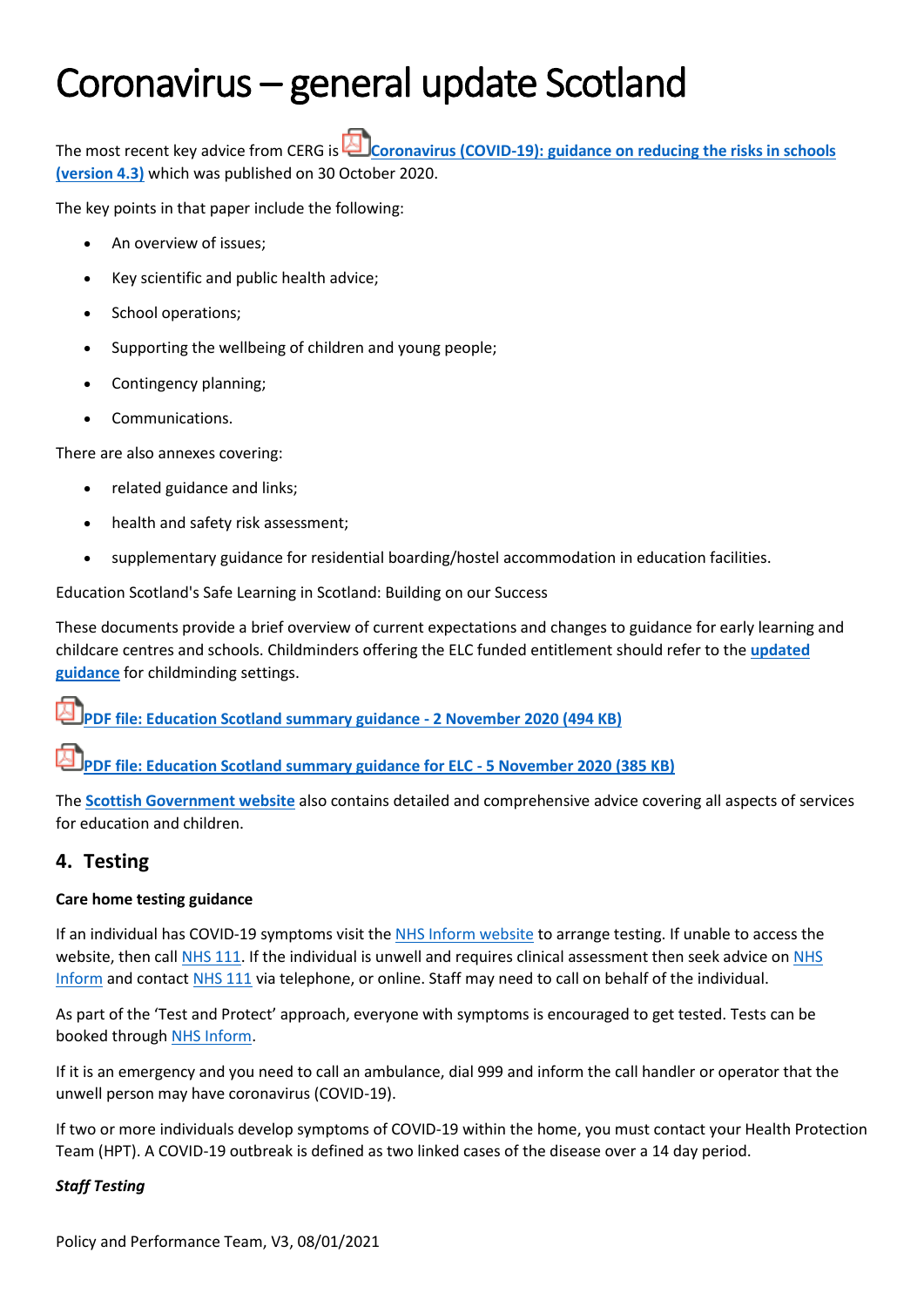All care staff can have access to testing and this should be done either by self-referral or an employer or organisation. [See NHS Inform advice for key workers](https://www.nhsinform.scot/illnesses-and-conditions/infections-and-poisoning/coronavirus-covid-19/workers-travellers-and-community-support/coronavirus-covid-19-advice-for-key-workers) for further information. Additionally, see Scottish [Government](https://www.gov.scot/publications/coronavirus-covid-19-getting-tested/pages/overview/)  [guidance](https://www.gov.scot/publications/coronavirus-covid-19-getting-tested/pages/overview/) on coronavirus testing, including who is eligible for a test, how to get tested and the different types of test available

Staff who develop symptoms and have a negative PCR test for SARS-CoV-2 should be managed in accordance with the flowchart for return to work following a SARS-CoV-2 test at [management of exposed staff and patients in health](https://www.gov.uk/government/publications/covid-19-management-of-exposed-healthcare-workers-and-patients-in-hospital-settings)  [and social care setting.](https://www.gov.uk/government/publications/covid-19-management-of-exposed-healthcare-workers-and-patients-in-hospital-settings)

Staff and young people should adhere to the test and protect advice on [NHS Inform.](https://www.nhsinform.scot/campaigns/test-and-protect)

# *Staff who have recovered from COVID-19*

Staff who have recovered from COVID-19 should follow the guidance o[n management of exposed staff and patients](https://www.gov.uk/government/publications/covid-19-management-of-exposed-healthcare-workers-and-patients-in-hospital-settings)  [in health and social care setting](https://www.gov.uk/government/publications/covid-19-management-of-exposed-healthcare-workers-and-patients-in-hospital-settings) as appropriate.

Staff who have had confirmed COVID-19 and have since recovered must continue to follow the IPC measures as for all other staff including PPE.

Organisations and employers should monitor staff health and provide advice on any health and support needs

# **Testing - Education**

All staff working in and with schools, along with the children and young people in their care, should be supported to follow up to date health protection advice on household or self-isolation and Test and Protect procedures if they or someone in their household exhibits COVID-19 symptoms, or if they have been identified by NHS contact tracers as a close contact of someone with the virus. Guidance on this is available from [NHS Inform,](https://www.nhsinform.scot/campaigns/test-and-protect) [Parent Club](https://www.parentclub.scot/) an[d gov.scot.](https://www.gov.scot/coronavirus-covid-19/)

The National Clinical Director has also written an open letter to parents and carers providing guidance on how COVID-19 symptoms differ from those of other infections circulating at this time of year.

Symptomatic children, young people and staff can book a test through [https://www.nhsinform.scot/,](https://www.nhsinform.scot/) the employer referral portal (for staff only – see below) or, if they cannot get online, by calling 0800 028 2816.

Schools will also be able to register their symptomatic staff as category 3 key workers under the employer referral [portal,](https://coronavirus-invite-testing.service.gov.uk/) to ensure priority access to testing. The nature of this portal is to prioritise tests and appointments over the general public. This route directs individuals through to a Regional Test Centre or Mobile Testing Unit (whichever is nearer). For those who cannot access an RTC/MTU (if they do not have access to a car or live too far away), they can order a home test kit.

## **Testing - general population**

Test and Protect is a public health measure designed to break chains of transmission of COVID-19 in the community. This approach operates by identifying cases of COVID-19, tracing the people who may have become infected by spending time in close contact with them, and then supporting those close contacts to self-isolate, so that if they have the disease they are less likely transmit to it to others. Further details can be found on the Scottish Government [website](https://www.gov.scot/publications/coronavirus-covid-19-test-and-protect/) and [NHS Inform.](https://www.nhsinform.scot/campaigns/test-and-protect) Guidance on the general approach to contact tracing and contact tracing in complex settings, including health and social care staff, patients and residents, is available on th[e HPS website.](https://www.hps.scot.nhs.uk/a-to-z-of-topics/covid-19/contact-tracing/#title-container)

## **Vaccination**

The coronavirus (COVID-19) vaccine does not cause a coronavirus infection. It helps to build up your immunity to the virus, so your body will fight it off more easily if it affects you.

This can reduce your risk of developing coronavirus and make your symptoms milder if you do get it.